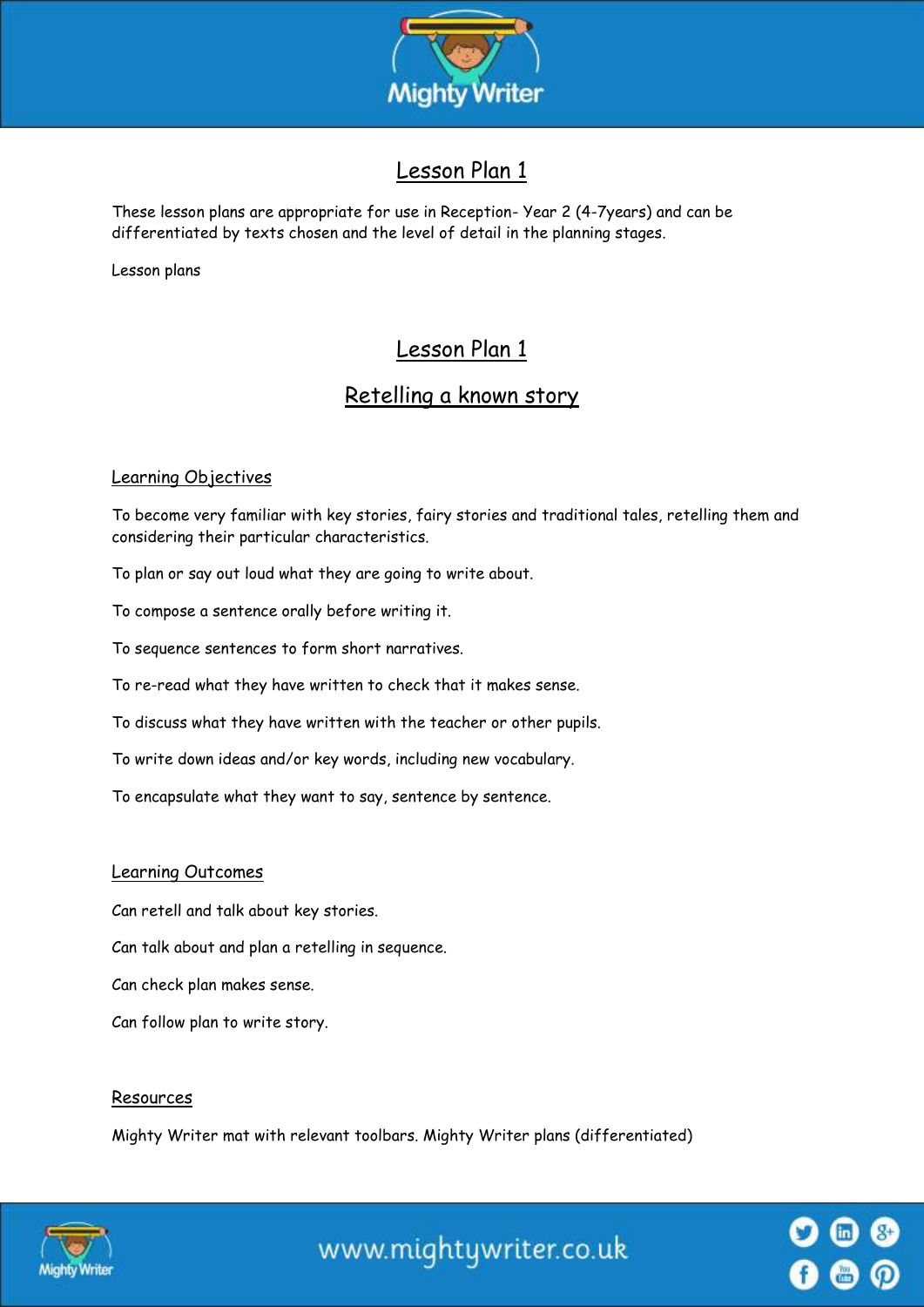

### Shared Reading/Writing

Talk to the children about the story they have heard. Recall the main events.

Ask questions such as;

Who were the main characters?

Can you remember what happened at the beginning/middle/end?

What was your favourite part of the story? Why?

Explain to children we will use Mighty Writer to retell the story.

Work through the story from the beginning starting with the green sentence mat and choosing the relevant connectives, images and punctuation to sequence the story. Link the sentence mats with arrows to show the correct sequence. As you complete each sentence go back and retell it so children retain and become increasingly familiar with the detail of the retelling.

As you go through the story ask questions such as;

What happened next?

How do I know when to use the orange/ red mats to represent the middle/end of the story?

Work with the children to choose which words are represented with an image to enable recall of each individual sentence. You can use blank tiles to add in more images to the retelling.

Once the retelling is complete retell the whole story. Use actions for key words as you may normally do to support children to retain the detail and order. Do this several times until children are confident.

### Shared Sentence/ Word work

Talk to children during the retelling about words used to describe key characters and events and how these could be represented or remembered. Eg. Use a blank tile to write a key word above a sentence, use a face to represent a particular feeling.

### Guided Group Tasks

Retell story in small group. Can children recall from memory without referring to Mighty Writer mat? Children use own Mighty Writer plans to work individually to plan own retelling with support from teacher.